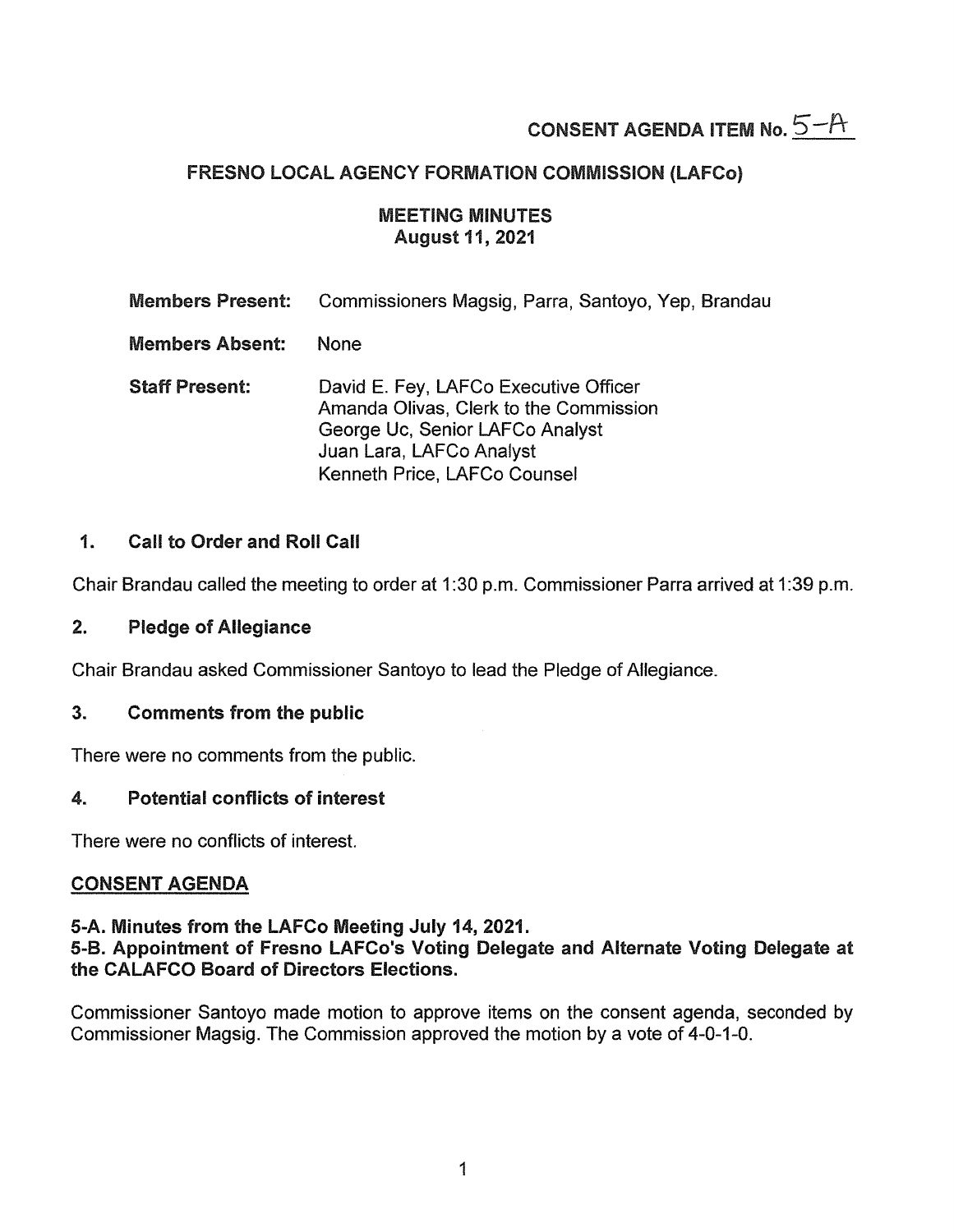# REGULAR AGENDA ITEMS

## 6. Sphere of Influence update for Sierra Resource Conservation District (USOl-193, continued hearing from June 9, 2021 ).

Senior LAFCo Analyst George Uc presented staff report and informed the Commission that the special districts opposing the project have not agreed with the applicant on terms or conditions that would resolve their concerns. Staff recommended that the Commission approve the item taking one action to affirm the current boundary and another to deny the SOI expansion or take two separate actions to approve the CEQA component and the SOI update.

There was discussion between Executive Officer Fey and Chair Brandau over effectiveness of the meetings between the Irrigation and Resource Conservation Districts. Fey felt that the meetings had been valuable but ultimately not productive because no consensus was reached. Commissioner Magsig asked if any Disadvantaged Unincorporated Communities in the proposed annexation area had requested the services of the SRCD or provided any letters of support. Fey mentioned that the Cities of Sanger and Reedley had inquired about the proposal but expressed no opposition.

Commissioner Magsig asked for reassurance that if the sphere was approved there would be a guarantee that issues regarding water would never be dealt with by the SRCD and no actions would be taken through to Govt. Code sec. 218 to establish a tax base. Fey answered that while there is no guarantee, the agencies have the ability to resolve potential issues if the agree on mutually acceptable conditions.

Commissioner Santoyo asked if there was any opposition from constituents in the affected territory. With no input from constituents, Commissioner Santoyo asked for clarification on the water management conflict asserted by the irrigation districts. The Commissioner expressed his disappointment at the lack of cooperation and resolution between the SRCD and IDs.

SRCD General Manager Steve Haze presented his impressions of the meetings between the agencies. GM Haze understood the sensitivity of the issue due to critical nature of water policy and the current drought and assured the Commission that the agencies can work together and complement one another.

Conversations regarding concerns of potential future issues and changes in policy ensued between GM Haze and the Commission. Commissioner Magsig suggested the agencies develop a Memorandum of Understanding or Joint Powers Agreement to achieve a fair resolution of the potential conflict. GM Haze mentioned the SRCD has no legal counsel, and any agreements would have to include County Counsel.

Commissioner Santoyo asked Fresno Irrigation District General Manager Bill Stretch to elaborate on his district's concerns about the SRCD's future water management. GM Stretch expressed concerns about the SRCD's the goals regarding water enumerated in the Municipal Service Review. GM Stretch reiterated his opposition to the SRCD SOI expansion and noted that this position reflected his board members who also represented the interests of the growers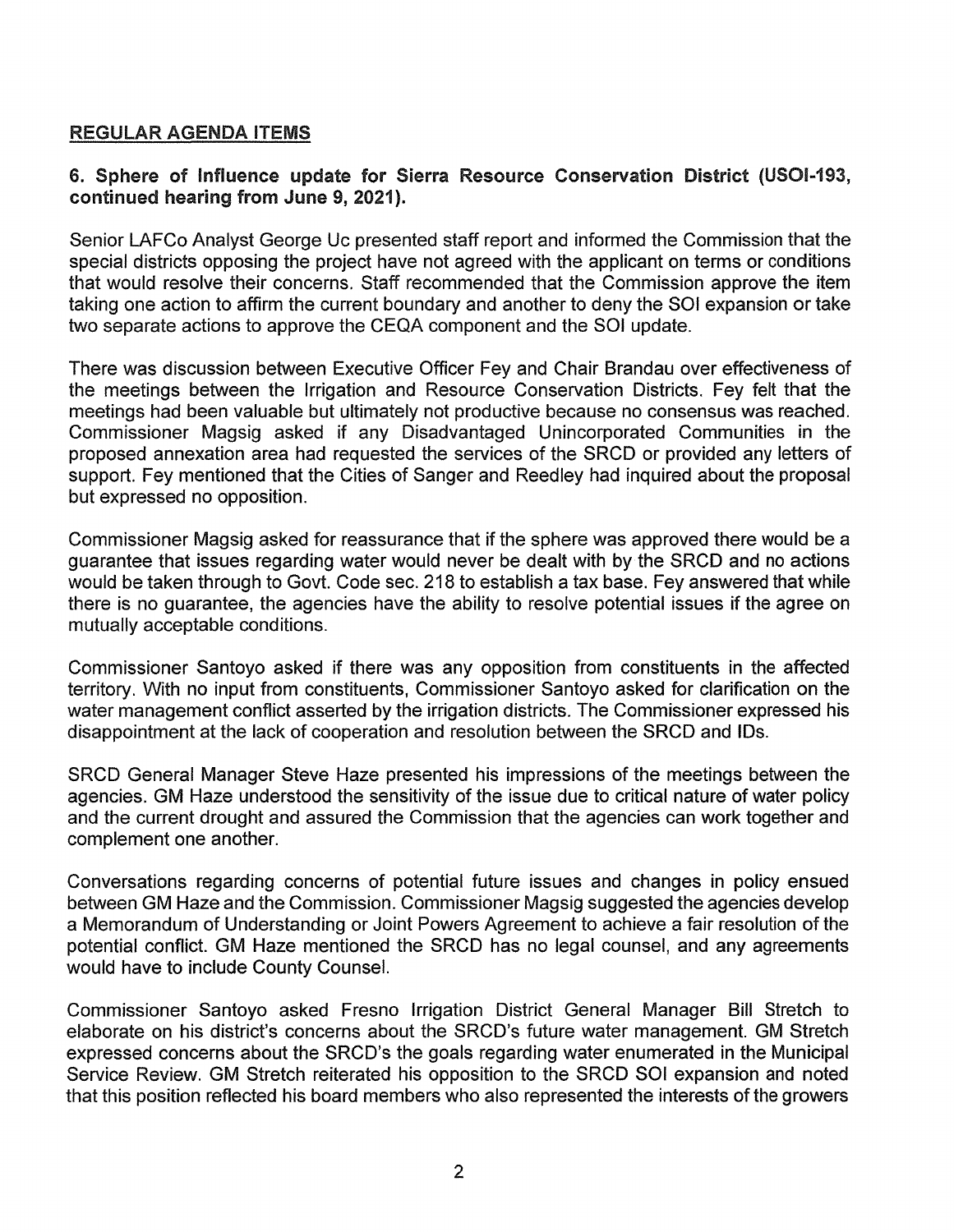in the district. In order to achieve a resolution, GM Stretch asked the SRCD to remove the water goals if it wants to expand its SOI.

Commissioner Santoyo asked GM Stretch if the FID would be willing to come to an agreement if the condition was met. GM Stretch expressed the district preferences of either no expansion or have agreements in writing between the agencies.

Commissioner Yep recommend the FID and SRCD continue negotiations and come back to the Commission for approval. The Commission encouraged the agencies to pursue an MOU.

There were no other comments from the Commission.

There were no other comments from the public.

Commissioner Yep made a motion to continue the item to October 13, 2021, seconded by Commissioner Parra. The Commission approved the motion by a vote of 5-0.

#### 7. "Sierra Resource Conservation District Annexation." A proposed annexation of approximately 235, 776 acres to the Sierra Resource Conservation District for territory westward of the current district service area to align with State Route 99 (lAFCo File No. AD-19-3)

This item will be continued to the October hearing.

There were no other comments from the Commission.

There were no other comments from the public.

Commissioner Magsig made a motion to continue, seconded by Commissioner Yep. The Commission approved the motion by a vote of 5-0.

## 8. Request by the County of Fresno Application to waive the application fees for the proposed County Service Area 32 sphere of influence amendment and associated change of organization applications.

Fey presented the report to the Commission with the recommendation to deny the motion as the state can reimburse the County's application fees for the project. Commissioner Magsig acknowledged the need for this project while bringing awareness to staying accountable to the current Fresno LAFCo budgets. Commissioner Yep suggested the fees be deferred and provided an example from the City of Kerman.

A public comment was made on behalf of Leadership Council for Justice and Accountability in support of waiving the fees. Commissioner Magsig suggested to deny the fee waiver with the assumption that the state will reimburse the costs. If the fees are not reimbursed by the state, then they could be covered by the County.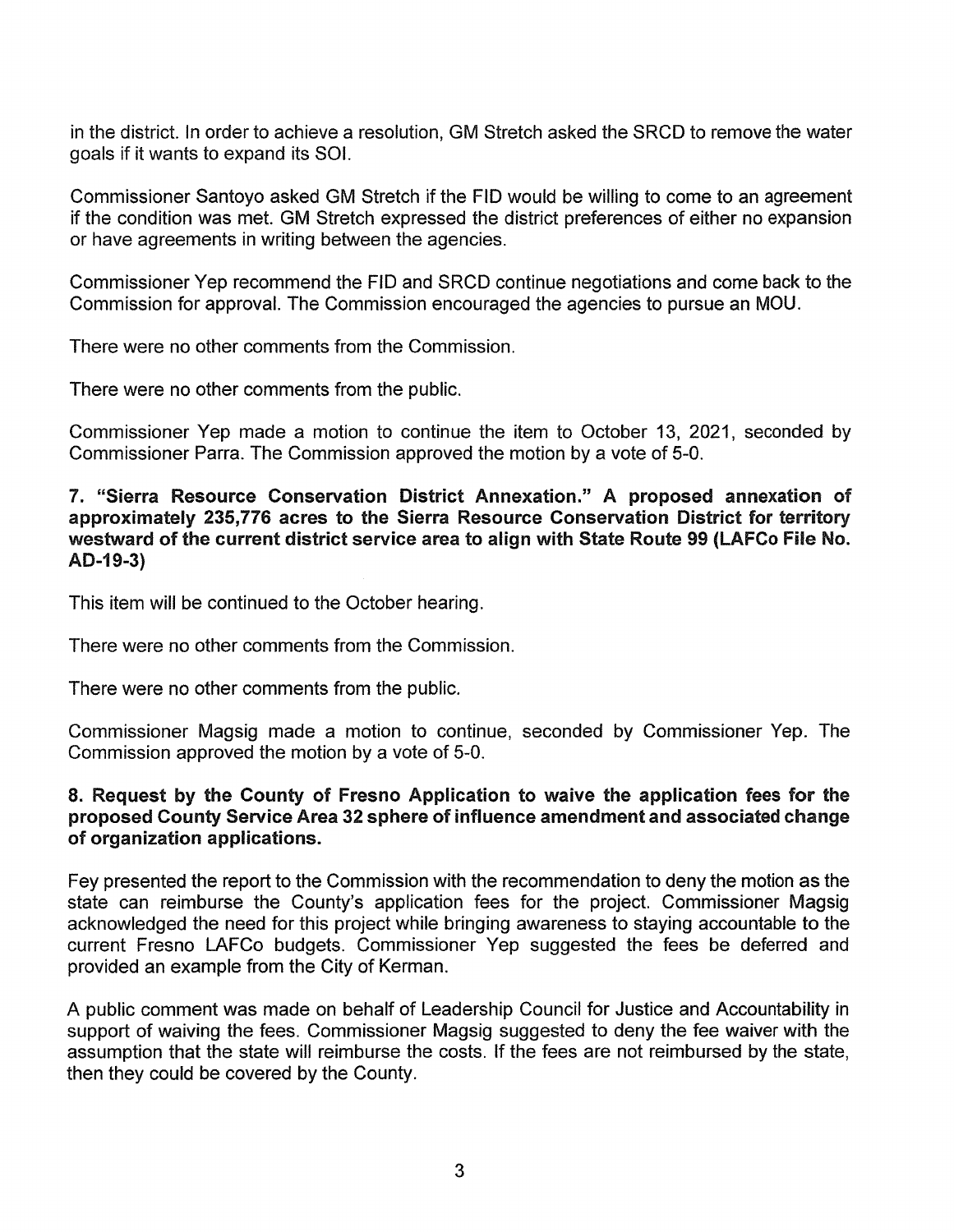Discussion on whether the project would be delayed if the fee were denied ensued with the conclusion that it would not delay the project. Chris Bump, Special Districts Administration expressed his opinion that the fees would be reimbursed, and it was not necessary to waive the fees.

There were no other comments from the Commission.

There were no other comments from the public.

Commissioner Magsig made a motion, seconded by Commissioner Santoyo. The Commission approved the motion by a vote of 5-0.

# 9. Issue a Request for Proposals ("RFP") for Contract Human Resource Services.

Fey reported the need for on-call human resource support and asked to make a Request for Proposal ("RFP"). Commissioner Santoyo asked for verification that with this approval, all RFPs will be returned to the Commission for review. Fey confirmed.

There were no other comments from the Commission.

There were no other comments from the public.

Commissioner Santoyo made a motion to approve, seconded be Commissioner Magsig to support staff's recommendation. The Commission approved the motion by a vote of 5-0.

## 10. Report by the Executive Officer Compensation Committee recommending an Amendment of the Executive Officer's Employment Agreement (Compensation).

The compensation committee presented a report. General discussion occurred. The committee recommended a 5% compensation raise to the Executive Officer's salary and benefits.

There were no other comments from the Commission.

There were no other comments from the public.

Commissioner Parra made a motion to approve, seconded by Commissioner Magsig. The Commission approved the motion by a vote of 5-0.

# 11. Approval and Authorization related to the Recruitment of a new Executive Officer.

Fey recommended that the Chair form an ad hoc committee to assist in the recruitment of a new EO. Chair Brandau appointed Commissioners Parra and Yep to serve on the committee.

There were no other comments from the Commission.

There were no other comments from the public.